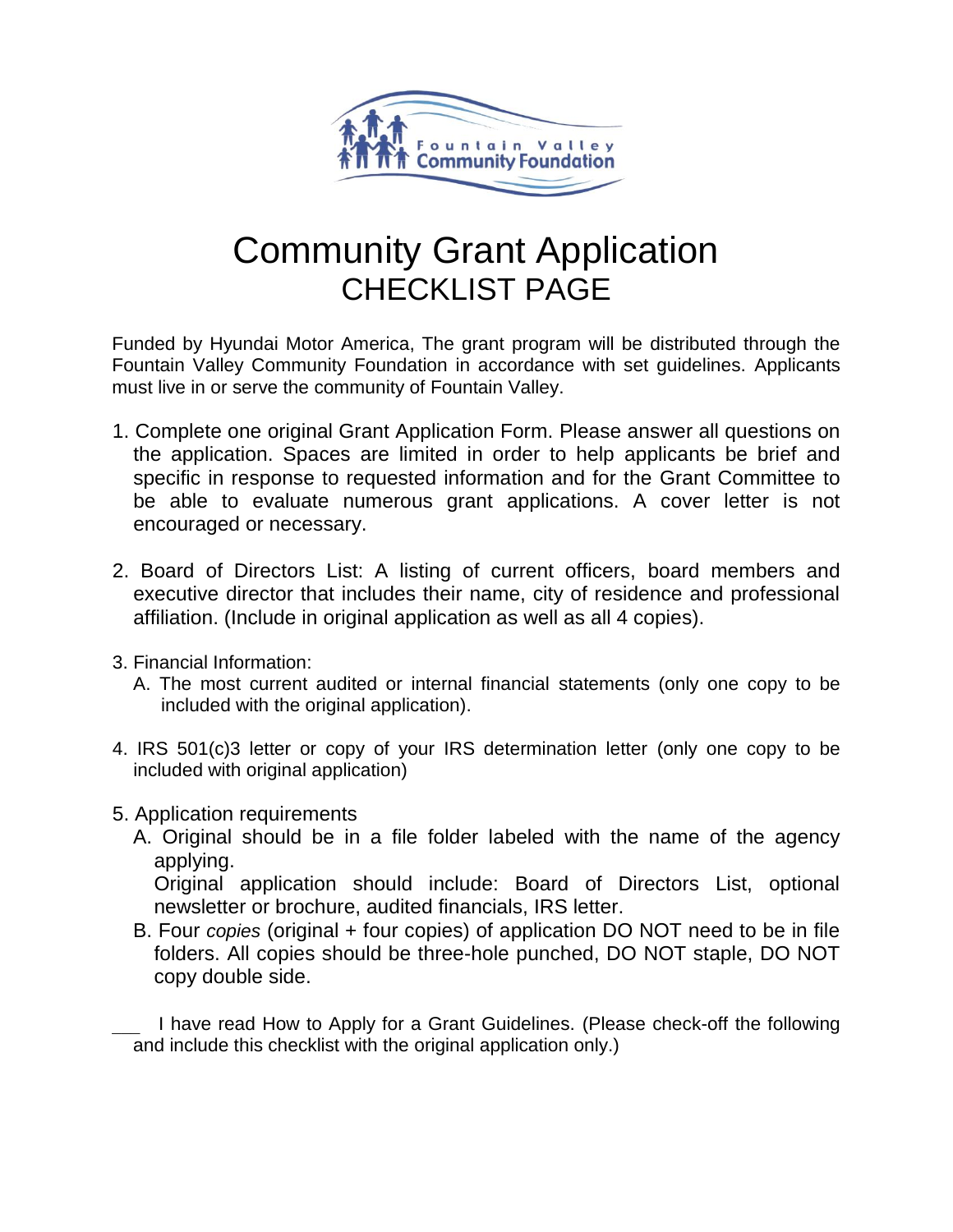**INSTRUCTIONS:** Read checklist before filling out application. There are 8 sections in this application. Complete each section and attach required documents as instructed.

|                                                        | Telephone______________________________Website _________________________________                     |  |
|--------------------------------------------------------|------------------------------------------------------------------------------------------------------|--|
|                                                        |                                                                                                      |  |
|                                                        |                                                                                                      |  |
|                                                        |                                                                                                      |  |
|                                                        |                                                                                                      |  |
| IRS Classification (please check the appropriate box): |                                                                                                      |  |
|                                                        | 501(c)3 - Public Charity $ $ 501(c)3 - Private Foundation $ $ Not 501(c)3 If not, specify __________ |  |
|                                                        | BRIEFLY BULLET POINT YOUR KEY PROGRAMS AND SERVICES                                                  |  |
|                                                        |                                                                                                      |  |
|                                                        |                                                                                                      |  |
|                                                        |                                                                                                      |  |
|                                                        | BRIEFLY DESCRIBE THE ORGANIZATION'S KEY INITIATIVES, ACCOMPLISHMENTS AND/OR                          |  |
|                                                        | CHALLENGES OVER THE PAST TWO YEARS. INCLUDE ANY INTERNAL OR EXTERNAL                                 |  |
|                                                        | EVALUATION MECHANISMS USED TO EVALUATE YOUR PROGRAM (#ADMISSIONS/PEOPLE                              |  |
| SERVED, THIRD PARTY EVALUATIONS/AUDITS                 |                                                                                                      |  |
|                                                        |                                                                                                      |  |
|                                                        |                                                                                                      |  |
|                                                        |                                                                                                      |  |

**DO YOU AGREE TO PROVIDE A NARRATIVE ON THE IMPACT OF THIS PROJECT/EVENT ON THE COMMUNITY OR YOUR ANTICIPATED AUDIENCE? \_\_\_\_\_\_\_\_\_\_\_\_\_\_\_\_\_\_\_\_\_\_\_\_\_\_\_\_\_\_\_\_\_\_\_\_** 

**\_\_\_\_\_\_\_\_\_\_\_\_\_\_\_\_\_\_\_\_\_\_\_\_\_\_\_\_\_\_\_\_\_\_\_\_\_\_\_\_\_\_\_\_\_\_\_\_\_\_\_\_\_\_\_\_\_\_\_\_\_\_\_\_\_\_\_\_\_\_\_\_\_\_\_\_\_\_\_\_\_\_**

**\_\_**